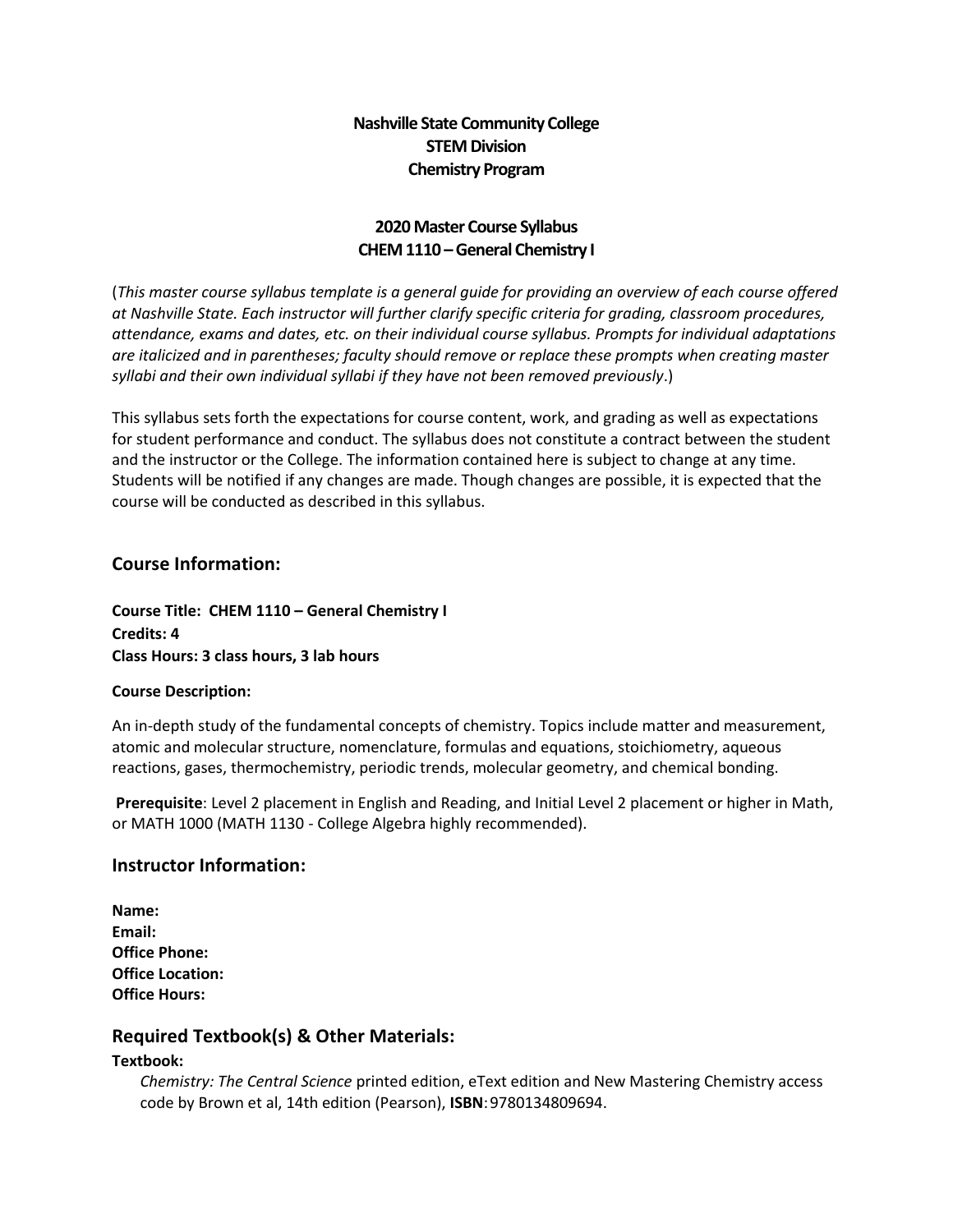#### **OR**

*Chemistry: The Central Science* eText edition **only** and New Mastering Chemistry access code by Brown et al, 14th ed, **ISBN**:0134553128.

Lab Manual: *Experiments for General Chemistry I - Laboratory Manual for CHEM 1110, (Freely available* in the NSOnline course shell).

**Access Code:** New Mastering Chemistry access code byBrown et al, 14th ed, ISBN: 0134553128

**Supplies:** A scientific calculator

[No electronic, internet capable devices are allowed on exams (i.e. no cell phone calculators)]

Once enrolled, all students should verify that they have the correct textbook and materials information by consulting the D2L/NS Online shell for the course. If you are registered with the Access Center and require an alternate format for the textbook and other course materials, please contact the Access Center at 615-353-3721, 615-353-3741, o[r accesscenter@nscc.edu.](about:blank)

# **Digital Course Materials (DCM):**

To ensure the lowest cost for students, this course includes a materials fee. This means that some or all of the required textbooks and materials for this course are available through your *NS Online* course shell. When you register for this course, the charge will appear on your account. If you decide you do not want to purchase the course materials embedded in *NS Online*, you can opt out of the program until September 6th, 2020. If you opt out, you will be responsible for obtaining the required course materials on your own.

## **Course Outcomes:**

Upon successful completion of this course, students should be able to:

- Identify and define the steps involved in the scientific method.
- Explain matter, its properties, its transformations, and its two classifications based on composition and state.
- Define the concepts of precision, accuracy, significant figures, and scientific notation.
- Apply the rules of chemical nomenclature, writing formulas, balancing equations, writing electron configuration, and periodic trends.
- Apply dimensional analysis and algebraic equations to solve density, molarity, titration, stoichiometry, gas law and calorimetry calculations.
- Describe the rules for determining Lewis Structures, VSEPR structures, bond angles, and polarity for various molecules and compounds.

## **Course Competencies:**

The following are detailed course competencies intended to support the course outcomes:

- Evaluate scientific discovery in terms of its scientific merit and its ethical and global implications.
- Carry out chemical reactions/experiments in the lab, identify all measurable quantities, collect data, recognize sources of error, identify limitations of measuring devices, and develop a valid conclusion based on the lab data.
- Demonstrate safe lab techniques.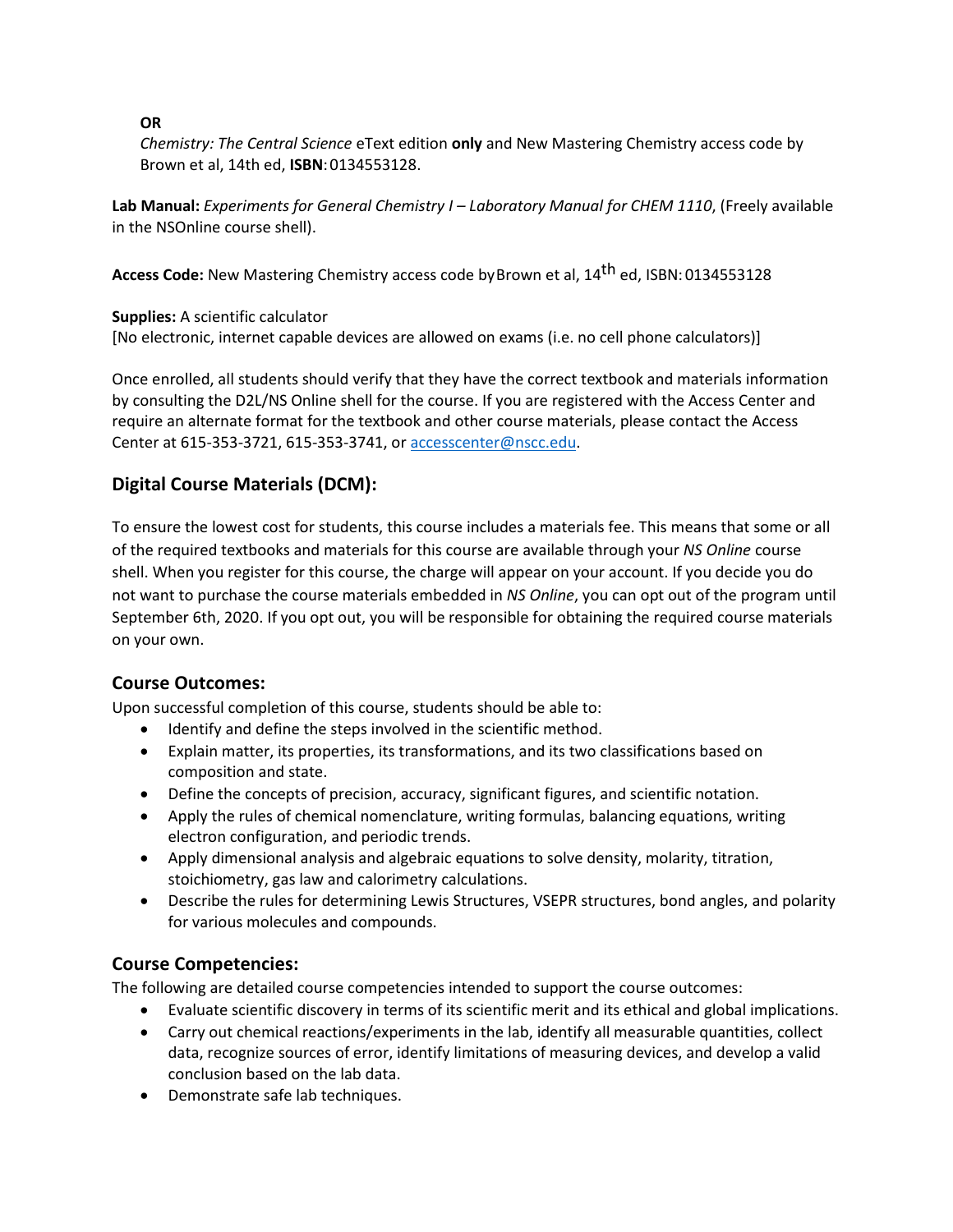- Demonstrate proficiency in the use of computer technology.
- Develop the process skills of science such as observing, measuring, collecting data, analyzing data, testing hypothesis, and controlling variables.
- Identify a question/problem, formulate a hypothesis, test the hypothesis, and formulate a conclusion.
- Plan, execute, and interpret an experiment following the tenets of the scientific methodology.
- Show competence in technical writing and in the communication of scientific information.
- Define matter and its two classifications based on composition and state.
- Label as extensive/intensive properties, chemical/physical properties, chemical/physical changes.
- Apply dimensional analysis to solve chemical problems.
- Define and apply metric prefixes, metric relationships, SI units, and units of concentration.
- Define accuracy, precision, and significant figures as related to experimental data and in solving chemical problems.
- Describe the relationships between atoms, molecules, and ions.
- Recognize subatomic particles; identify atomic number, mass number, number of protons, electrons and neutrons; identify elements by symbols, atomic number, and mass number.
- Describe and use the rules of chemical nomenclature, formulas, equations, and stoichiometry.
- Convert observable laboratory reactions to balanced equations.
- Explain the general concepts of atomic structure and bonding.
- Provide mathematically derived solutions to problems designed to illustrate the theory under study and solve density, molarity, dilution and titration problems.
- Describe various types of chemical reactions; predict if reactions will occur given a set of reactions and, if so, predict the products.
- Describe the general characteristics of acids and bases.
- Classify a substance as an electrolyte.
- Distinguish between exothermic and endothermic reactions.
- Distinguish between kinetic energy and potential energy.
- Solve problems of heat, enthalpy of reactions, and Hess's Law.
- Describe physical states of substances using kinetic molecular theory.
- Define properties of gases and solve gas law, density and partial pressure problems.
- Solve problems of heat, enthalpy of reactions, and Hess's Law.
- Write the electronic structure for an atom or ion.
- Write and interpret the quantum numbers for a specific electron.
- Explain how the periodic table arises from the repeatable patterns in the electron configurations of the elements.
- Define and illustrate how certain properties of elements (atomic size, ionization energy, metallic character, electronegativity and electron affinity) change across a row or down a column of the periodic table.
- Describe the rules for determining Lewis Structures, VSEPR structures, bond angles, and polarity for various molecules and compounds.
- Describe or illustrate the concept of chemical bonding and determine hybridization.

The following are general education competencies intended to support the course outcomes:

- Conduct an experiment, collect, and analyze data, and interpret results in a laboratory setting.
- Analyze, evaluate and test a scientific hypothesis.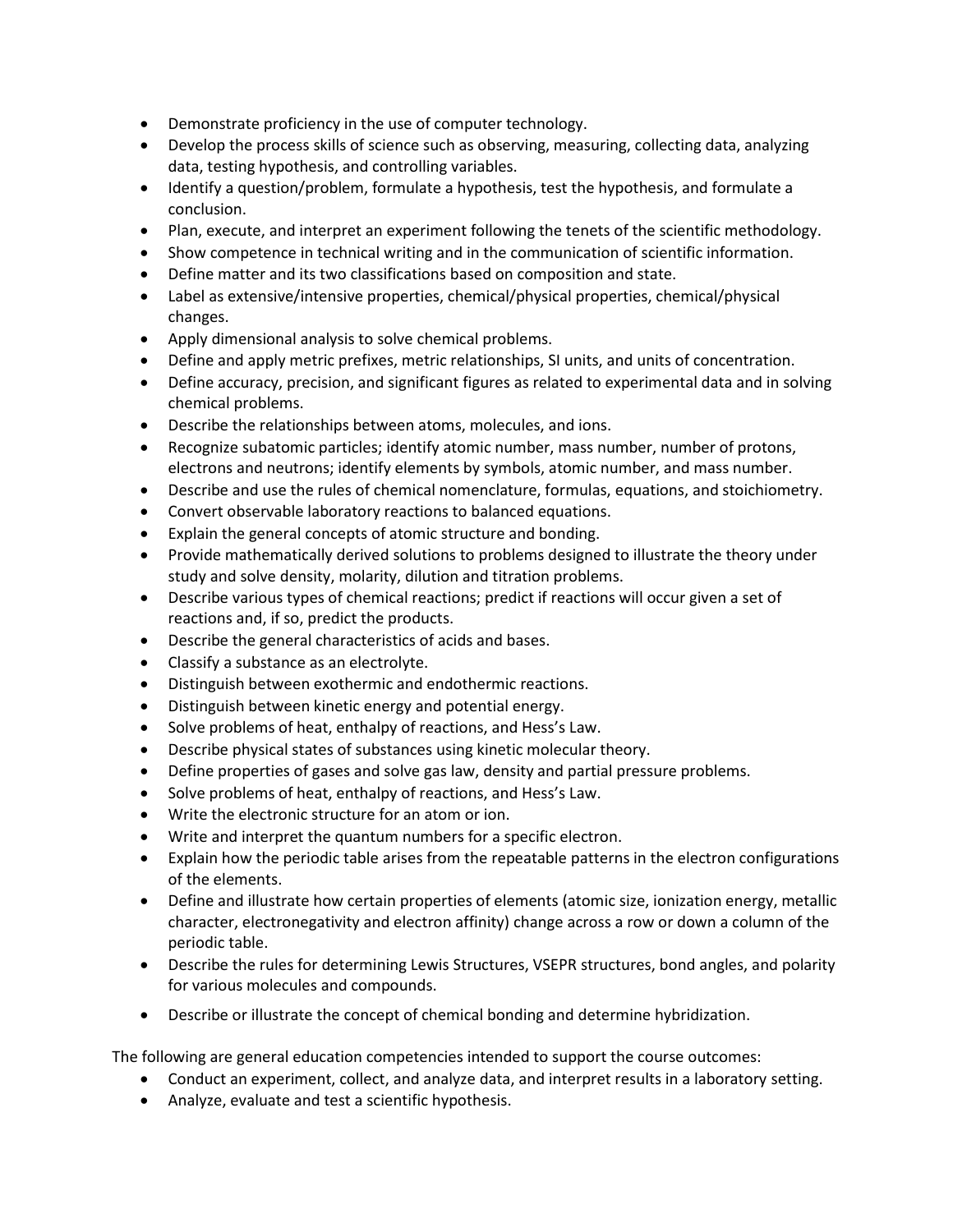- Use basic scientific language and processes, and be able to distinguish between scientific and non-scientific explanations.
- Identify unifying principles and repeatable patterns in nature, the values of natural diversity, and apply them to problems or issues of a scientific nature.
- Analyze and discuss the impact of scientific discovery on human thought and behaviour

#### **Topics to Be Covered:**

- Matter
- Measuring
- Atomic Theory and Atomic
- Structure
- The Periodic Table
- Nomenclature
- Stoichiometry
- Aqueous Reactions
- Gases
- Thermochemistry
- Electronic Structure
- Periodic Properties
- Chemical Bonding
- Molecular Geometry

#### **Course Assessments:**

The expected outcomes for the course may be assessed by various techniques including inclass assignments/activities, online homework, in-class or online quizzes, exams and a comprehensive final examination as well as lab related activities.

The following performance assessments will be used:

| Three to Four Exams         | 40% |
|-----------------------------|-----|
| <b>Final Exam</b>           | 15% |
| Laboratory work             | 25% |
| Homework/Quizzes/Discussion | 20% |

## **Grading Policy:**

(*Each instructor will provide policy*)

#### **Late Work Policy & Make-up Procedures for Missed Assignments and Work:**

(*Each instructor will provide policy*)

#### **Attendance Policy**

The College is not an attendance taking institution as defined by 34 CFR 668.22(b)(1) in the Code of Federal Regulations; however, students are expected to attend all scheduled classes and laboratories.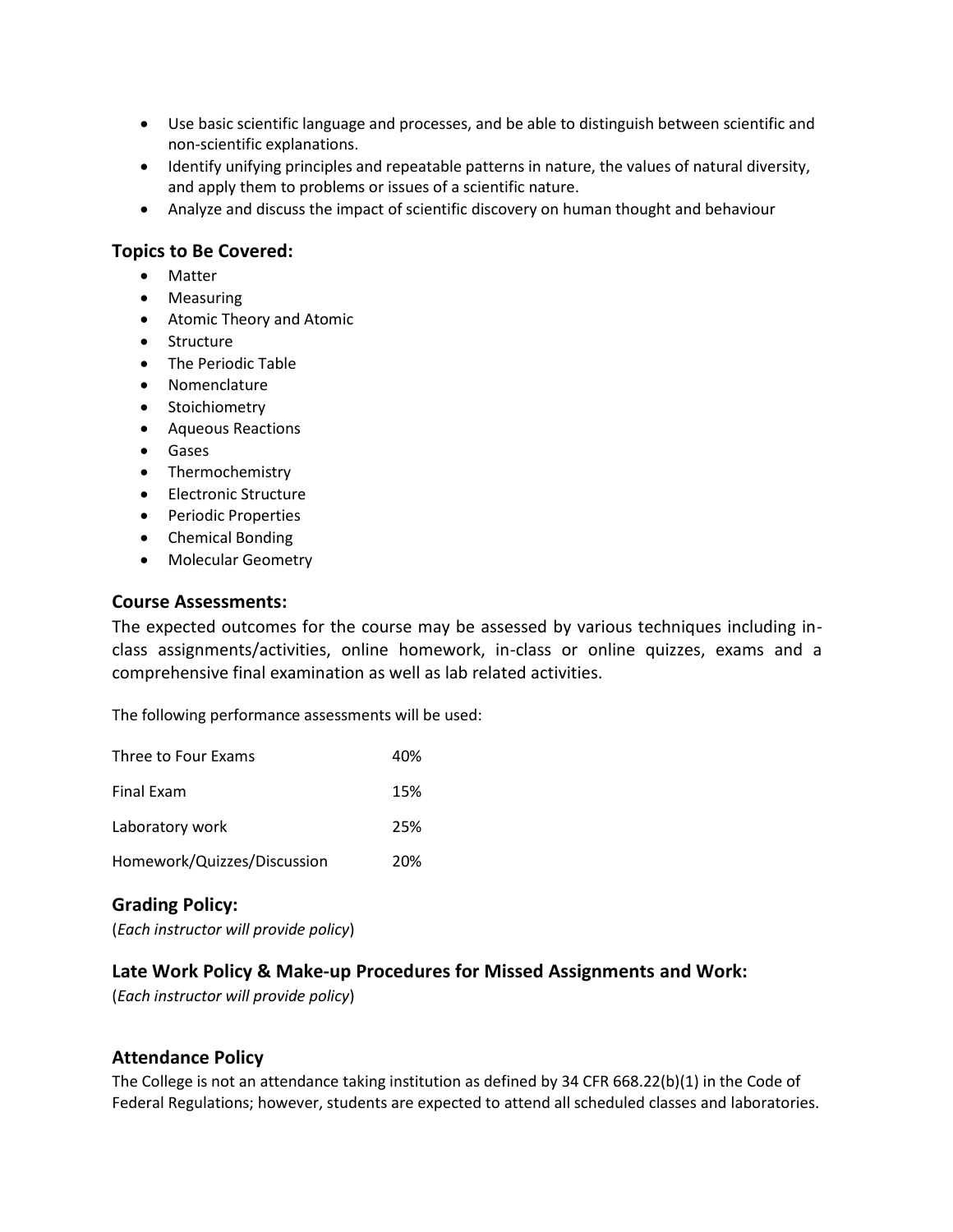- Absences in a course may affect a student's final grade.
- Tardiness may also affect a student's final grade.
- Students are responsible for all work/tests that occur during any missed class session(s) regardless of reason(s) for absence.
- Students who are sick or not well enough to attend class must notify the instructor as soon as possible before the scheduled class time, unless incapacitated or unable to do so. In that case, students must contact the instructor as soon as reasonably possible.
- If a student has an unavoidable conflict with a scheduled class session, students must notify the instructor, preferably before the class session, or as soon as possible.

For purposes of financial aid continued attendance is determined via engagement in the course. This can be accomplished in several ways including, but not limited to, continued attendance and/or participation in on-ground class sessions, participating in D2L as prompted (e.g., responding to an instructor's email, posting to a discussion board), and/or completing and submitting assignments.)

To the extent that attendance is kept in this class it is not for the purpose of the College but is instead associated with the instructor's individual grading rubric. The attendance policy for this class is: *(add attendance policy).*

| Letter Grade | Percentage Range |
|--------------|------------------|
|              | 90-100           |
|              | 80-89            |
|              | 70-79            |
| n            | 60-69            |
|              | Below 60         |

### **Grading Scale:**

## FA

According to NSCC policy, an FA is awarded to students who do not officially withdraw from a course and do not attend after the cut-off date provided in the academic calendar. Please refer to the current academic calendar available on the Nashville State web site, looking for the date that indicates it is the "Last Day to Earn F for Attendance (FA)." Students who stop attending on or before this date receive an FA; students who stop attending after this date receive an F.

For online courses, attendance is defined by submission of assignments. Students who fail a course and whose last assignment is submitted on or before the FA date will earn an FA for the course. Students who fail a course and whose last assignment is submitted after the FA date will earn an F for the course. An FN is assigned to students who do not submit any assignments.

(*While the above information should appear in all syllabi, faculty are encouraged to make additional statements that would clarify the policy for students and provide the applicable FA date for their section.)*

#### FN

An FN is awarded to students who never attended class.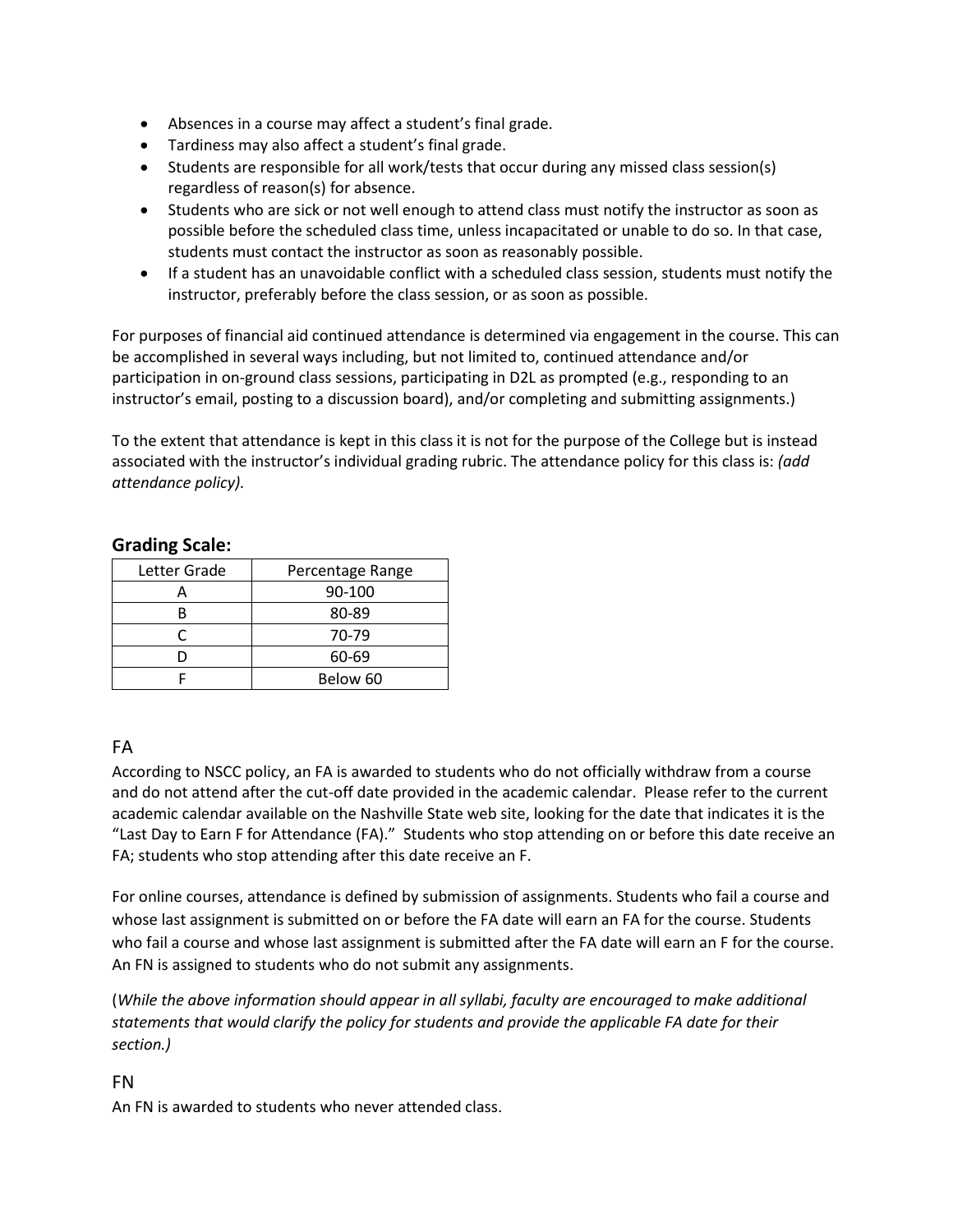### **Technology Statement**

- All classes at the College are web enhanced.
- It will be essential for students to have access to a computer and an internet connection to complete assignments, engage in online discussions, and access various course materials through D2L/NS Online course shells.
- Students may also be required to use free video conferencing platforms (ex: Zoom, Teams) for classes and meetings.
- Students will be responsible for appropriate dress while on video, to ensure a distraction free environment (mute sound as needed) and to ensure their background is neutral for others to view.
- If you have questions or concerns regarding access to a computer or internet resources, please contact your instructor. Additional information available: [https://www.nscc.edu/current](about:blank)[students/student-online-resources/access-to-internet-and-technology.](about:blank)
- Certain publisher materials may not work on cellphones.

### **Computer Labs**

Computers are available for student use at each campus during campus open hours. Open computer lab availability for Fall 2020 may vary from campus to campus.

Students should check NSCC website for current hours of operation.

## **D2L/NS Online and myNSCC**

It is students' responsibility to check D2L/NS Online course shells for all enrolled courses and myNSCC, including student email, on a regular basis. These are the official communication channels between the college and students, who are responsible for the information communicated through those channels. D2L/NS Online contains specific course information and myNSCC contains information important for other purposes.

#### **ADA Compliance Statement**

Nashville State complies with the Americans with Disabilities Act (ADA). If you require accommodations for any courses in which you are enrolled, contact the Access Center at 615.353.3741 or 615.353.3721, or e-mail [accesscenter@nscc.edu.](about:blank) If you are registered with the Access Center and require an alternate format for the textbook and other course materials, please contact the Access Center.

## **Classroom Misconduct**

Nashville State Community College has a zero-tolerance policy for disruptive conduct in the classroom. Students whose behavior disrupts the classroom will be subject to disciplinary measures. Please review th[e Nashville State Student Code of Conduct policy.](about:blank) Please be aware that children are not allowed in class or to be left unattended on campus.

#### **Academic Misconduct**

Any form of academic dishonesty, cheating, plagiarizing, or other academic misconduct is prohibited. Students are responsible for understanding and abiding by the **Academic Misconduct Policy** in the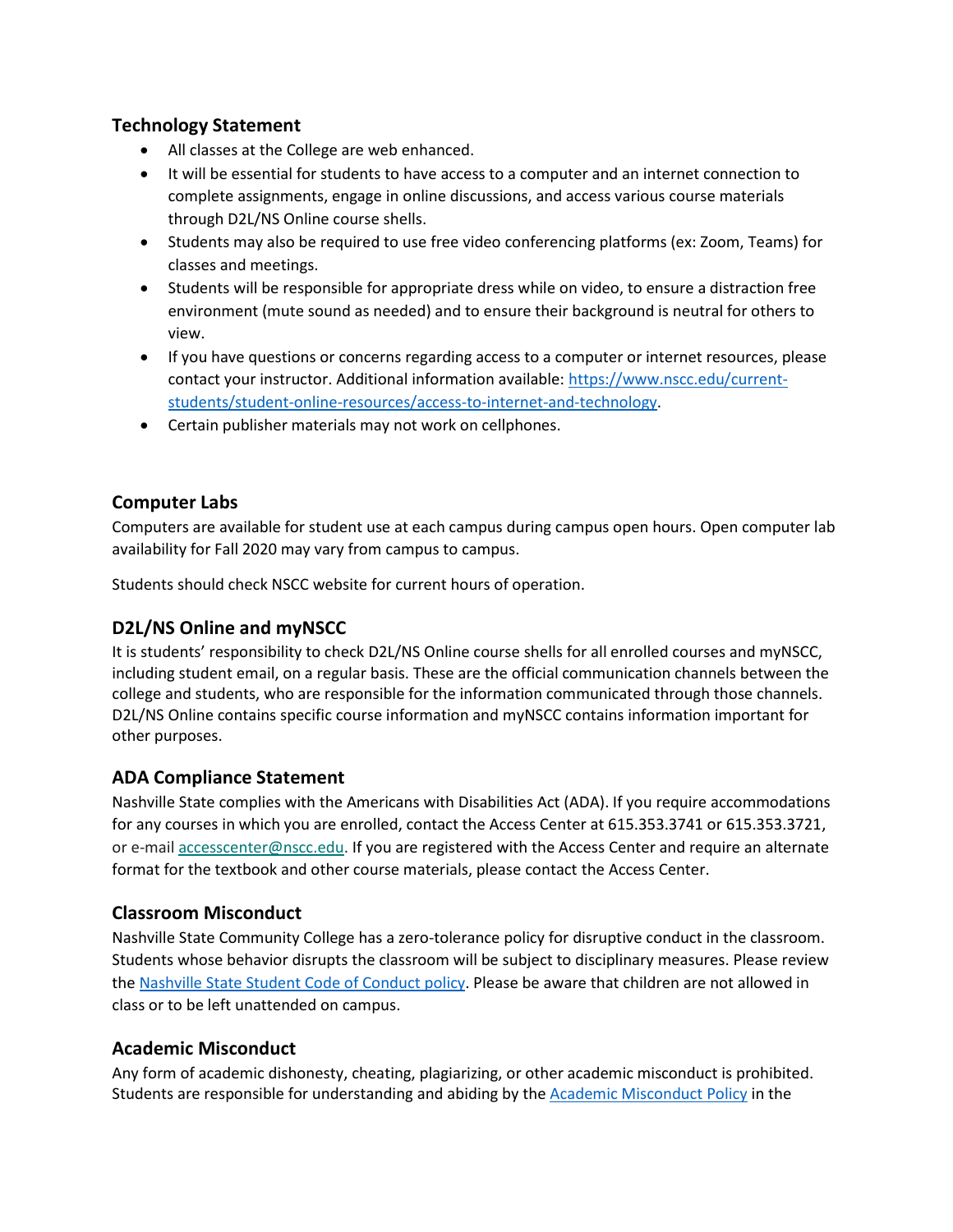Nashville State Student Code of Conduct. In addition to other possible disciplinary measures that may be applied through regular college procedures as a result of academic dishonesty, the instructor has the authority to assign an "F" or a "zero" for the exercise, paper, or examination, or to assign an "F" for the course. Students may appeal through the appropriate college grade appeal procedures.

(*Each instructor will outline his/her expectations for academic integrity and provide individualized information about consequences for academic misconduct.*)

# **Academic Early Alert System**

Nashville State Community College uses an Early Alert System to let students know of a faculty member's concern in one or more of these academic areas: lack of attendance, lack of classroom participation, late or missing assignments, and/or poor performance on assignments/tests. \*Please note that Early Alerts do not affect a student's academic standing. If you receive an Early Alert email, please see your instructor and your academic advisor as soon as possible.

## **RAVE Emergency Alert System**

Emergency events can happen at any time, and Nashville State Community College wants to notify students if and when they occur. For this reason, all students have been enrolled in the free RAVE alert system. If you have not already done so, please log in at [https://www.getrave.com/login/nscc](about:blank) to confirm and update your contact information and notification preferences. It is critical that your information be correct so that you will receive any emergency notifications. Your RAVE Username is your NSCC email address. If you've never received an email from RAVE with your password, or if you need to reset your password, select "Forgot your password?" and a new password will be emailed to you. Should the RAVE system indicate "user not found", select Register and create your own RAVE account.

## **Student Wellness**

- The general well-being of students is an important component of their academic success. With this in mind, Nashville State Community College has several resources available to provide support when needed:
	- o Students with general, non-academic questions and concerns about COVID-19 may email [virusinfo@nscc.edu](about:blank).
	- o Five free telephone therapy sessions are available via Agape Counseling by calling 615- 781-3000.
	- o Online tutoring is available via NetTutor within the D2L course shells.
	- o A comprehensive list of online student resources may be found at [https://www.nscc.edu/current-students/student-online-resources](about:blank)
	- o A comprehensive list of student support services may be found at [https://www.nscc.edu/current-students/on-campus-resources/student-support](about:blank)[services](about:blank)

## **Equity Statement**

Nashville State Community College has a relentless commitment to the transformation of our institution through the intentional design of college experiences that expect and promote excellence from students, faculty, staff and administration. We consider equity to be an obligation of higher education.